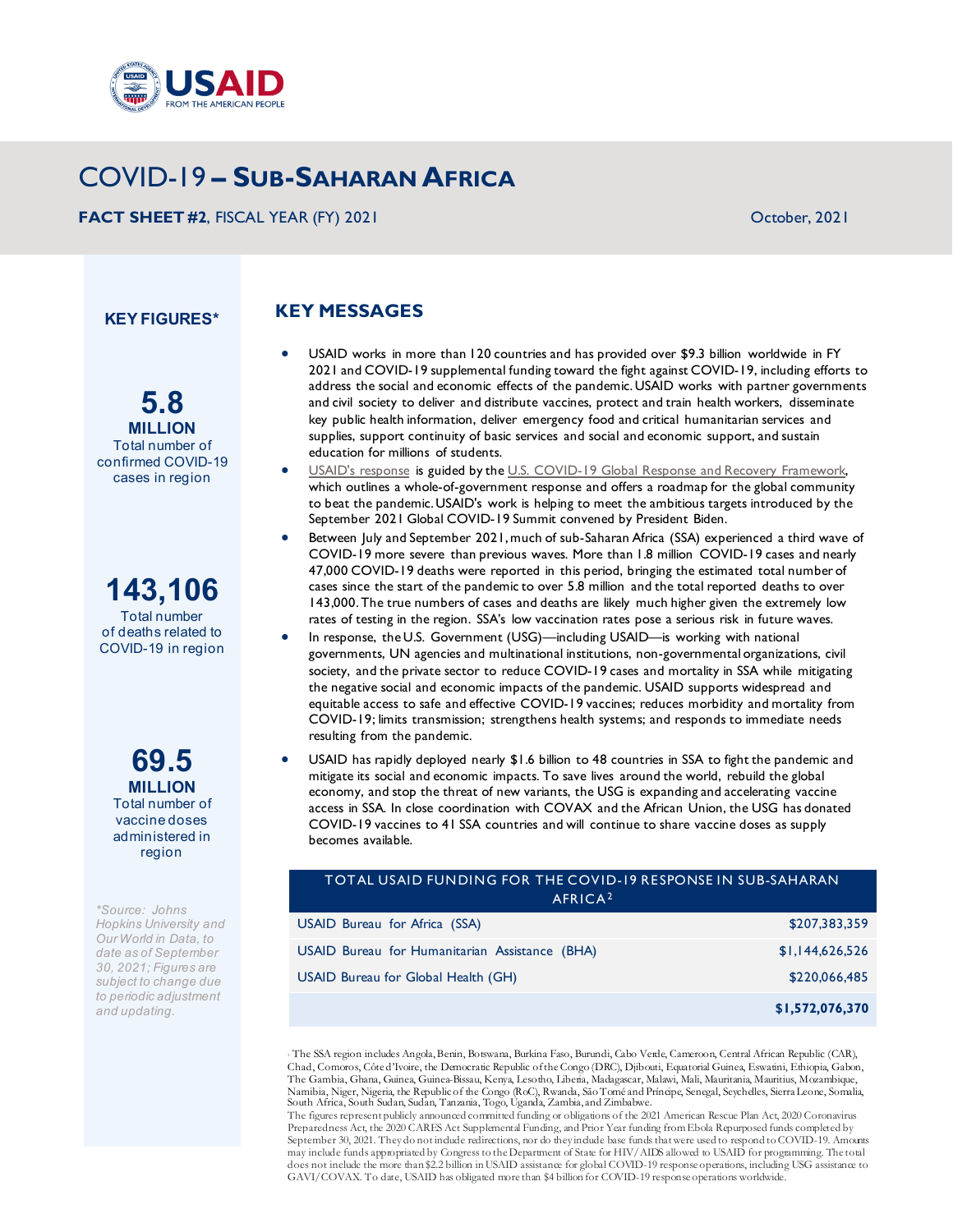## **KEY DEVELOPMENTS**

- In the last quarter, much of SSA experienced a third wave of COVID-19 that proved more severe than previous waves. The circulation of the highly transmissible Delta variant, limited vaccine access, fragile health care systems, and the onset of winter weather conditions in the Southern Hemisphere contributed to the surge in cases. Southern Africa continued to report the highest burden of cases and deaths regionally, with the Republic of South Africa accounting for nearly 50 percent of all reported cases and 56 percent of reported deaths during this quarter. Many countries are recovering from their third waves more slowly than previous waves, and many are expecting a fourth wave in early December 2021 (a fourth is already affecting Benin, Mauritius, and Kenya). By the end of September 2021, Angola, Benin, Djibouti, Equatorial Guinea, Gabon and Sao Tome & Principe reported a continued increase in cases, and Ethiopia's third wave has persisted.
- The region continues to have limited diagnostic testing and weak surveillance systems, meaning that community-based transmission is likely more widespread than reported. Pandemic fatigue continues to contribute to reduced adherence to public health measures, such as mask-wearing and physical distancing. As many countries relax restrictions, the risk of resurgence remains high amidst circulation of highly transmissible variants of concern in the region.
- Twenty-three million COVID-19 vaccines arrived in the African continent in September, a ten-fold increase from June. The USG has donated more than 45 million doses to African countries, and vaccine donations continue to scale across the continent. Despite improvements in vaccine availability, the percentage of population vaccinated throughout SSA remains low. Just 60 million Africans have been fully vaccinated so far, and only 2 percent of the more than six billion vaccines given globally have been administered on the continent. The overwhelming majority of the population remains at risk of infection. Only 30 percent of African countries (15 total, with 12 in SSA) have reached the World Health Organization (WHO) target to vaccinate 10 percent of their population by the end of September 2021: Botswana, Eswatini, Cabo Verde, Comoros, Equatorial Guinea, Lesotho, Mauritania, Mauritius, São Tomé and Príncipe, Seychelles, South Africa, Rwanda, and Zimbabwe. Meanwhile, half of the 52 countries with COVID-19 vaccination programs on the continent have vaccinated less than 2 percent of their populations.
- The recent COVID-19 surges have exacerbated humanitarian needs in SSA. Limited public awareness of COVID-19 risks and poor water, sanitation, and hygiene (WASH) infrastructure have constrained efforts to contain the spread of the disease, while the effects of the pandemic have hindered access to food and markets contributing to high emergency food assistance needs. Rising caseloads have strained health care systems already weakened by complex emergencies, as populations face multiple crises, including the pandemic, climatic shocks, desert locust infestations, and insecurity. Moreover, the pandemic has disrupted routine immunization campaigns and weakened local health care systems, while clinics and hospitals report a lack of access to critical medicines and supplies due to procurement challenges and supply chain disruptions. The socioeconomic impacts of the pandemic have exacerbated humanitarian needs, including for emergency food assistance.

# **USAID RESPONSE**

#### FACILITATE ACCESS TO SAFE AND EFFECTIVE COVID-19 VACCINATIONS

- USAID is helping 46 SSA countries implement their national vaccination strategies; identify and address supply chain needs; facilitate vaccine awareness activities in local communities; train health care professionals to safely administer COVID-19 vaccines; and monitor for adverse events following immunization. These efforts help countries adequately prepare to receive multiple vaccine products, and enable health care systems to provide the services required to safely administer COVID-19 vaccines.
- As more vaccines are delivered to SSA countries, USAID continues to strengthen supply chains to facilitate last mile distribution and avoid wastage. USAID has financed cold chain equipment, vaccine data management systems, and other essential vaccine commodities. For example, in Angola, a USAID partner conducted an ultra-cold chain survey of available structures within 2,287 public sector and private sector facilities to support ultra-cold chain logistics. In South Sudan, USAID programmed \$1 million through the Health Pooled Donor Fund to support operational costs associated with expanding COVID-19 vaccine sites beyond Juba, significantly increasing vaccine utilization rates. Additionally, USAID support to Benin facilitated the rapid distribution of a shipment of COVID-19 vaccine doses that arrived with a short expiry time frame, preventing vaccine wastage.
- USAID recognizes that the most effective way to address key drivers of hesitancy and encourage vaccine uptake is through integrated communication and community engagement. USAID works with local stakeholders to identify and address the specific reasons for hesitancy among different groups in each country, and then to address the relevant attitudes, social processes, motivations, access, and other structural issues to encourage individuals' and communities' vaccine acceptance. For example, in Guinea where 69 percent of people get news by radio (Afrobarometer), a USAID implementing partner played radio spots over 2,000 times on 21 radio stations and aired seven interactive programs on rural radio stations to promote the benefits of immunization and address listeners' concerns about immunization. In Zambia, USAID engaged influential opinion-leaders including traditional leaders, journalists, and Ministry of Health staff to combat vaccine hesitancy and misinformation. As part of the public outreach campaign, 326,000 materials were printed in seven local languages and distributed by civil society members. The Government of Zambia has credited these efforts with increasing public awareness about the benefits of vaccination, and for creating a strong surge in demand for both first and second doses at public health clinics in Lusaka.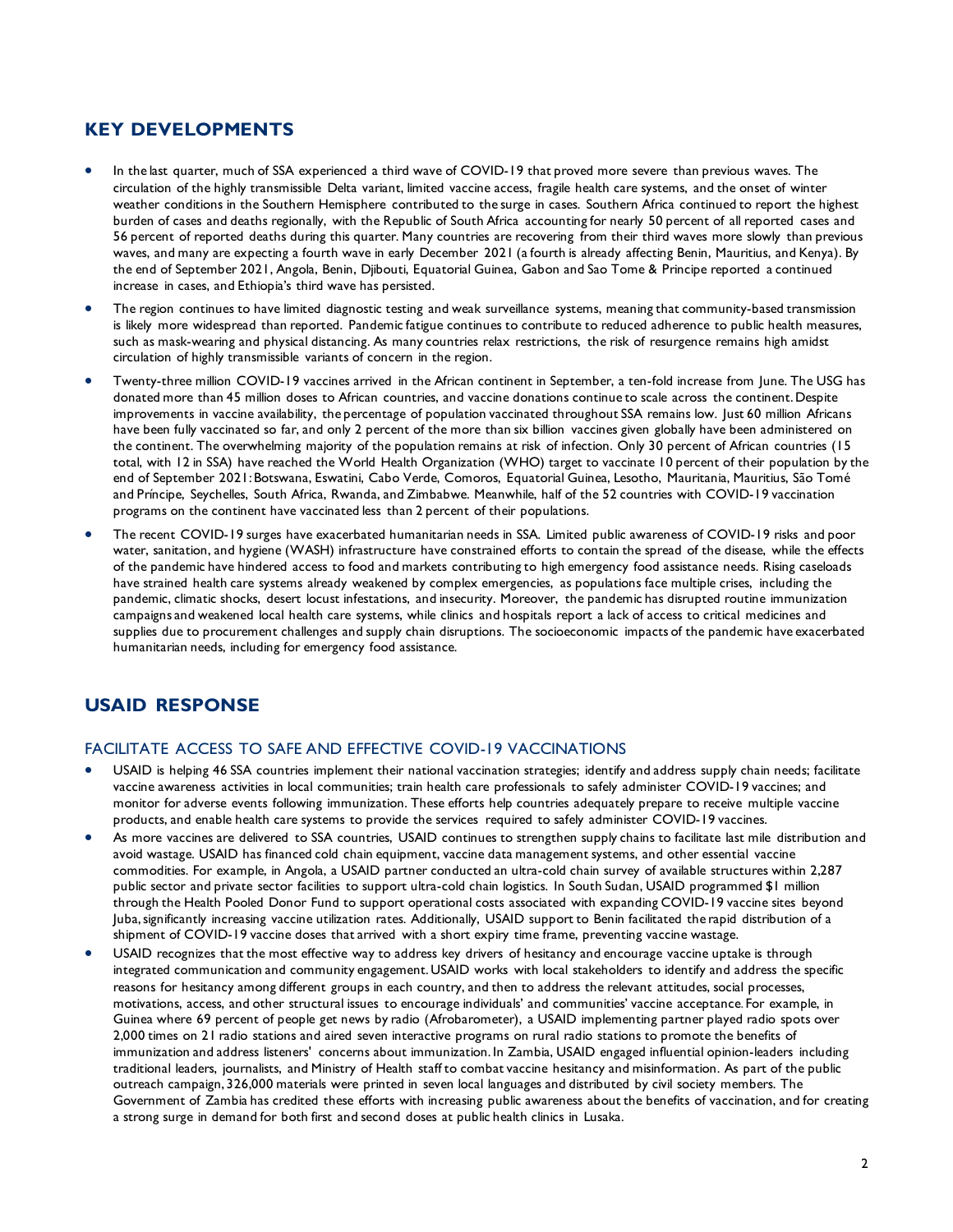### REDUCE MORBIDITY, MITIGATE TRANSMISSION, AND STRENGTHEN HEALTH CARE SYSTEMS

- To reduce transmission of COVID-19, USAID partners have supported infection prevention and control (IPC), and WASH activities. For example, in Zambia, implementing partners have assisted 568 health facilities to triage and isolate COVID-19 patients and improve site WASH conditions. Partners have also trained over 5,000 health workers in IPCand/or WASH, including 2,500 community health workers. In Cameroon, USAID helped distribute sanitation kits to 284 health facilities, including two district hospitals. During Cameroon's recent wave of infections, USAID provided needed personal protective equipment to protect health workers and mitigate facility-acquired transmission.
- USAID helps minimize the spread of COVID-19 through communications outreach and community engagement. To reach a large share of the population, USAID has supported Malawi with the broadcast of 14,702 spots on 27 radio stations and six TV stations across the country, reaching more than two-thirds of Malawian population with key messages on COVID-19 prevention. In Ghana, USAID funds have furthered the dissemination of audio messaging featuring traditional, religious, and community leaders speaking on COVID-19 prevention, stigma reduction, gender-based violence, and mental health. In Eswatini, local partner, The Luke Commission, continues to broadcast COVID-19 messages and has hosted a dedicated 24-hour COVID-19 hotline to answer questions and alleviate concerns.
- Testing and surveillance capacity is an important component of a comprehensive COVID-19 response. USAID has provided resources for laboratory supplies, development of testing sites, and tests in several countries including Burkina Faso, Cape Verde, Djibouti, and Zambia. USAID supported 12 testing facilities in Zambia and has trained health workers on specimen transportation and COVID-19 testing in Uganda and Zimbabwe among other countries.
- Case management capacity contributes to reduced morbidity and mortality associated with case surges. When the third wave hit SSA, USAID expanded oxygen availability, helped keep supplies in stock, and supported the hiring of health care workers in Zambia, South Africa, Uganda, and Namibia. In Ghana, USAID supported technical assistance to the country's 16 regions, including ventilators and case management support. In Zambia, a USAID implementing partner procured and distributed compressed medical oxygen, 1,325 Oxygen Concentrators and 2,000 pulse oximeters to manage COVID-19 patients.
- Across SSA, USAID helped to train thousands of healthcare workers on COVID-19 case management. To monitor medical equipment needs in Benin, the government has relied on USAID-funded data systems to assess medical stock availability and consumption.

#### ADDRESS ACUTE NEEDS DRIVEN BY COVID-19

- In response to the adverse impact of the COVID-19 pandemic and related mitigation measures on food security throughout Africa, USAID is funding implementing partners to provide emergency food assistance, nutrition support, and agricultural and other livelihoods assistance to vulnerable populations across the continent.
- In South Sudan, movement restrictions have contributed to rising child marriage and incidents of gender-based violence (GBV). In response, COVID-19 funds have enabled USAID partners IRC and DRC to provide life-saving protection programming, including child protection services, GBV prevention and response, and protection monitoring. Funding is also used for the GBV Dignity Kit core pipeline.
- USAID partners in Ethiopia strengthened primary healthcare units by training healthcare workers on active surveillance, screening, triage and contact tracing for early detection and treatment of COVID-19 cases. USAID partners installed handwashing stations and water storage tanks at government institutions and healthcare centers; distributed WASH non-food items, provided cleaning materials and implemented health education, risk communication and community engagement activities in IDP camps and other highrisks areas. USAID partners responded to acute needs resulting from the COVID-19 pandemic in Ethiopia by providing psychological first aid training to service providers including frontline workers and combining food distribution cycles and providing double food rations to approximately 7.2 million people and providing cash transfers to food-insecure households in the country, enabling them to procure food from the local markets.
- In Zimbabwe, USAID is working to reach 75,000 individuals with integrated health, protection, and water, sanitation, and hygiene (WASH) assistance to mitigate the social, health, and physical impacts of disease–particularly COVID-19–while strengthening institutional and community resilience. Through support to GOAL Zimbabwe's UPLIFT/ZIMUDZA project, USAID is also assisting 15,000 people in Harare Province whose livelihoods have been negatively impacted by COVID-19 and related Government-imposed restrictions. The project provides multipurpose cash assistance to beneficiary households for six months and protection assistance for children and women. In addition, the project will support the establishment or re-establishment of 800 small businesses.
- In Sudan, USAID-funded COVID-19 response enabled UNICEF to reach over 21 million people with COVID-19 prevention messages, support 186 primary health centers and 350 schools with basic water and sanitation facilities, including hand washing stations and water storage tanks (93,000 patients and 175,000 school children). Additionally, with USAID support, WFP is providing food assistance to more than 407,000 vulnerable people across North Darfur.
- In Somalia, COVID-19 supplemental funding enabled USAID and its partners to reach more than 1 million people with COVID-19 prevention messaging; 484,000 people with health services; 83,000 children with treatment for severe acute malnutrition; and 300,000 people with emergency and sustained water, hygiene, and sanitation services. Additionally, USAID is supporting WFP to reach more than 1.6 million people with emergency food and nutrition assistance.
- Additionally, to address the sharp increase of gender-based violence associated with COVID-19 related social distancing measures and lockdowns, USAID is adapting gender equality and related programming to: institute anti-GBV Public Service Announcements and mass community communication campaigns; train community volunteers to target GBV awareness outreach to USAID beneficiaries; improve local awareness on how to access GBV services; coordinate with One Stop Centers, through which GBV survivors get virtual support and assistance to reach in-person services; and engage local authorities and community leaders to support GBV response services.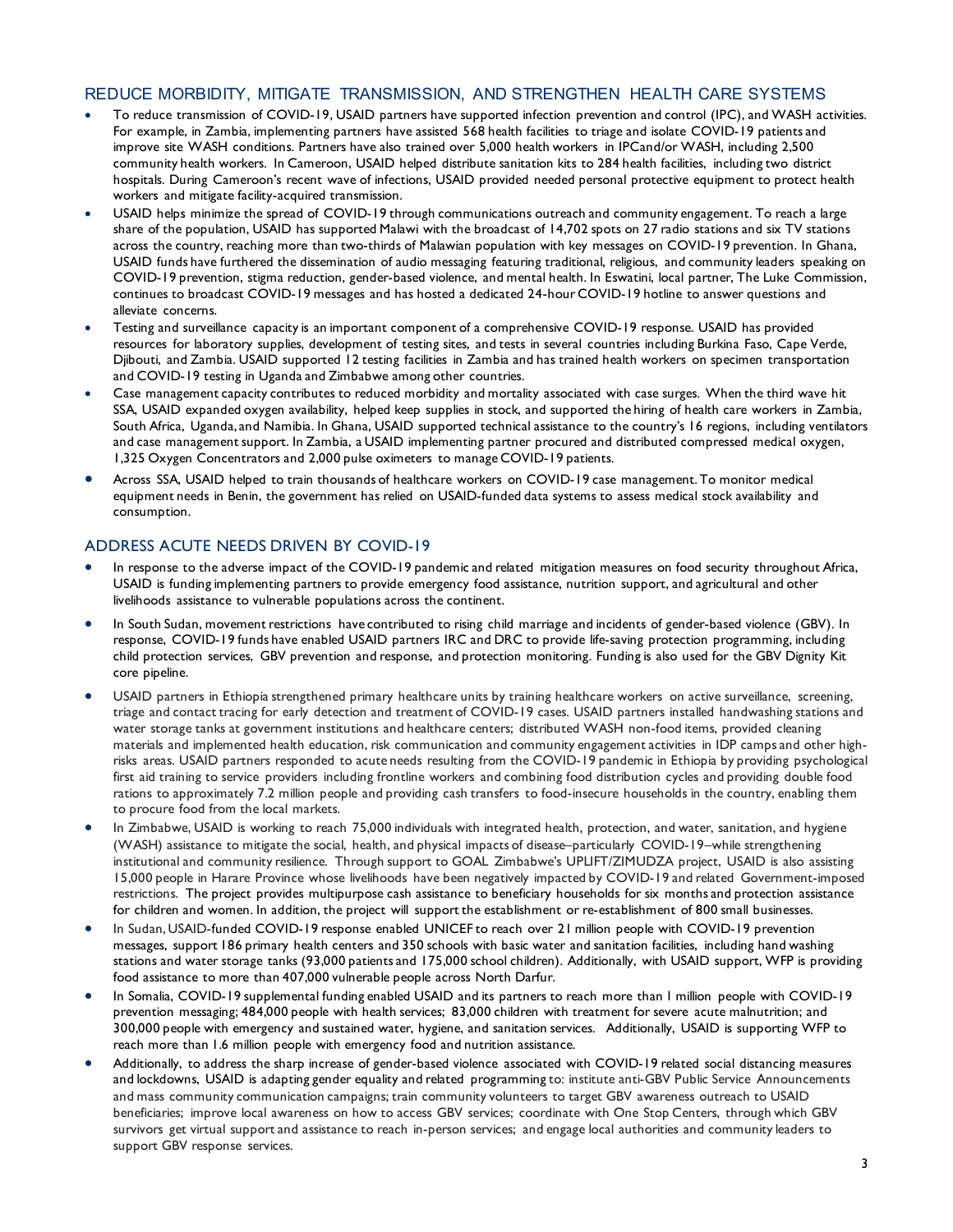• USAID helps mitigate the impact COVID-19 has had on water service delivery to households. Specifically, partners are working to strengthen the financial resilience of local water utilities, improving monitoring of WASH services, as well as documenting and disseminating best practices on how WASH sector actors can respond to the pandemic.

#### BOLSTER ECONOMIES AND OTHER CRITICAL SYSTEMS

• In West and Central Africa, USAID supports governments and civil society organizations to communicate COVID-19 messages and facilitate dialogues aimed at increasing trust, improving transparency, and strengthening oversight of government action. For example, USAID supported ten consensus building dialogues and 20 conflict prevention programs in Cameroon. Supplemental funds helped with training 23 organizations and media institutions on advancing respect for freedom of expression and countering misinformation about COVID-19 in Chad, 22 in Côte d'Ivoire, 20 in Niger, and 23 in Mali. With these initiatives, USAID works to address grievances that often fuel conflict and extremism.

#### **USAID FUNDING OBLIGATED FOR THE SUB-SAHARAN AFRICA COVID-19 RESPONSE3**

| <b>AGENCY</b>                                                   | <b>PARTNERS</b>                                                                                                                       | <b>AMOUNT</b> |
|-----------------------------------------------------------------|---------------------------------------------------------------------------------------------------------------------------------------|---------------|
| Angola                                                          |                                                                                                                                       |               |
| <b>USAID/AFR</b>                                                | Chemonics, Development Workshop Angola, Mothers2Mothers, WHO                                                                          | \$3,810,000   |
| USAID/GH                                                        | Chemonics, Mothers2Mothers, Population Services International (PSI), WHO                                                              | \$2,370,000   |
|                                                                 | <b>USAID FUNDING FOR COVID-19 RESPONSE IN ANGOLA</b>                                                                                  | \$6,180,000   |
|                                                                 | <b>Benin</b>                                                                                                                          |               |
| USAID/AFR                                                       | BUPDOS-ONG, Chemonics, DEDRAS, MSH, e, SIANSON,                                                                                       | \$2,000,000   |
| USAID/GH                                                        | BUPDOS-ONG, Chemonics, MSH, Organisation non gouvernementale, SIANSON, WHO                                                            | \$2,616,655   |
|                                                                 | <b>USAID FUNDING FOR COVID-19 RESPONSE IN BENIN</b>                                                                                   | \$4,616,655   |
|                                                                 | <b>Botswana</b>                                                                                                                       |               |
| USAID/AFR                                                       | Chemonics, FHI 360, PCI, Global Communities, Hope Worldwide Botswana, Stepping Stones, Tebelopele Voluntary<br>Counseling and Testing | \$4,483,099   |
| USAID/GH                                                        | Chemonics, FHI 360, Global Communities                                                                                                | \$3,575,000   |
|                                                                 | <b>USAID FUNDING FOR COVID-19 RESPONSE IN BOTSWANA</b>                                                                                | \$8,058,099   |
|                                                                 | <b>Burkina Faso</b>                                                                                                                   |               |
| USAID/AFR                                                       | Chemonics, IBTCI, JHU, JSI, UNICEF, US Pharmacopeia, WHO, Winrock International                                                       | \$5,281,667   |
| USAID/BHA                                                       | Implementing Partners UNICEF, WFP, UN OCHA                                                                                            | \$17,000,000  |
| USAID/GH                                                        | Chemonics, Johns Hopkins University (JHU), MSH, Palladium International, UNICEF                                                       | \$3,900,000   |
|                                                                 | USAID FUNDING FOR COVID-19 RESPONSE IN BURKINA FASO                                                                                   | \$26,181,667  |
| <b>Burundi</b>                                                  |                                                                                                                                       |               |
| USAID/AFR                                                       | FHI 360, JHPIEGO, WHO                                                                                                                 | \$3,948,277   |
| USAID/BHA                                                       | UN-OCHA, WFP, World Vision                                                                                                            | \$3,500,000   |
| USAID/GH                                                        | Chemonics, UNICEF, WHO                                                                                                                | \$3,452,459   |
|                                                                 | USAID FUNDING FOR COVID-19 RESPONSE IN BURUNDI                                                                                        | \$10,900,736  |
|                                                                 | <b>Cameroon</b>                                                                                                                       |               |
| USAID/AFR                                                       | IPs, International Federation of the Red Cross and Red Crescent (IFRC)                                                                | \$2,550,000   |
| USAID/BHA                                                       | IPs, UNICEF, WFP                                                                                                                      | \$18,000,000  |
| USAID/GH                                                        | IPs, UNICEF                                                                                                                           | \$5,350,000   |
| USAID FUNDING FOR COVID-19 RESPONSE IN CAMEROON<br>\$25,900,000 |                                                                                                                                       |               |
|                                                                 | <b>Cape Verde</b>                                                                                                                     |               |
| USAID/AFR                                                       | Creative Associates International                                                                                                     | \$1,500,000   |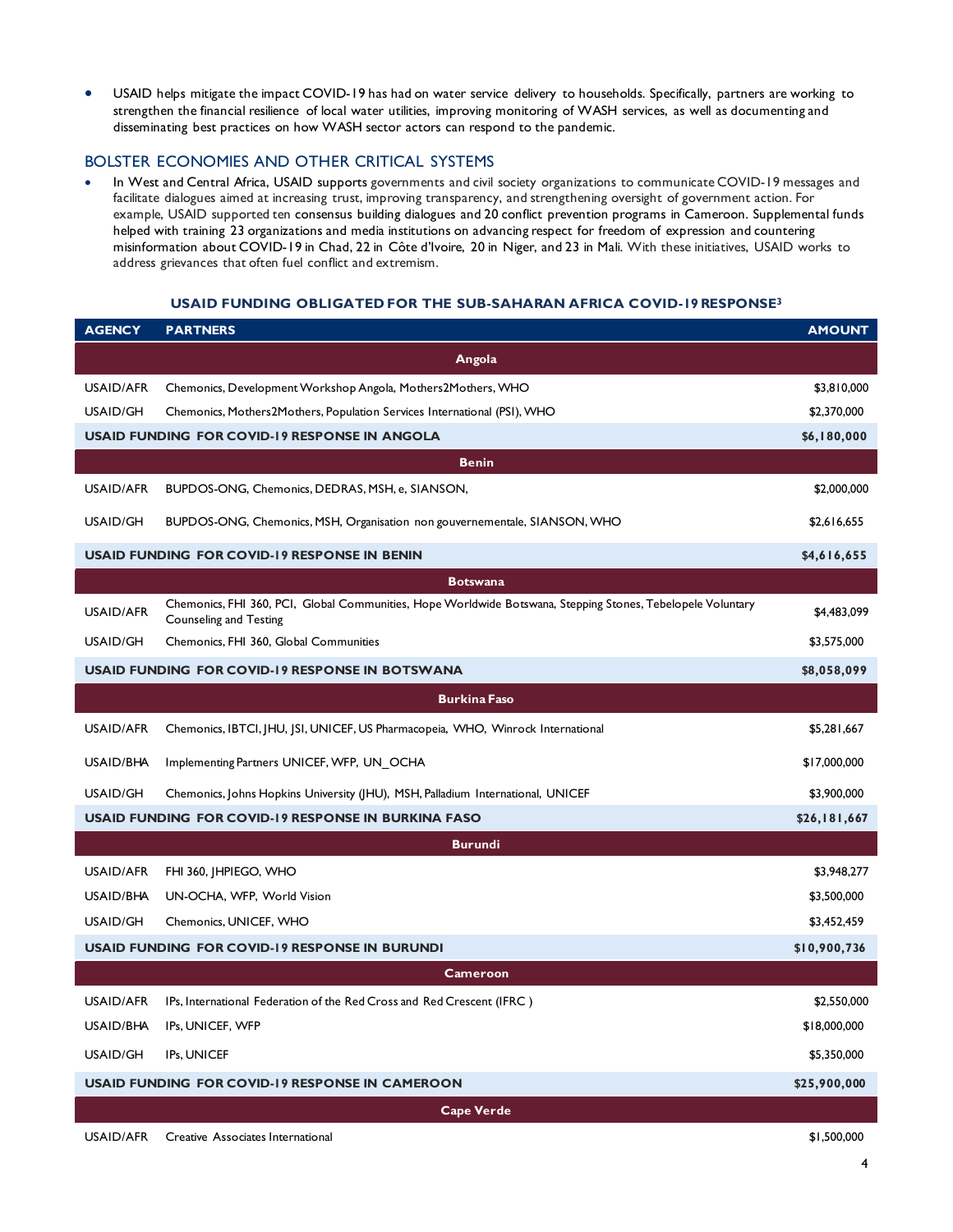| USAID/GH               | <b>UNICEF</b>                                                                                                                                                                                                                                                                       | \$216,000                    |
|------------------------|-------------------------------------------------------------------------------------------------------------------------------------------------------------------------------------------------------------------------------------------------------------------------------------|------------------------------|
|                        | <b>USAID FUNDING FOR COVID-19 RESPONSE IN CAPE VERDE</b>                                                                                                                                                                                                                            | \$1,716,000                  |
|                        | <b>Central African Republic</b>                                                                                                                                                                                                                                                     |                              |
| USAID/AFR              | <b>UNICEF</b>                                                                                                                                                                                                                                                                       | \$1,500,000                  |
| USAID/BHA              | ACTED, International Medical Corps (IMC), UNICEF, WFP                                                                                                                                                                                                                               | \$18,380,998                 |
|                        | <b>USAID FUNDING FOR COVID-19 RESPONSE IN Central African Republic</b>                                                                                                                                                                                                              | \$19,880,998                 |
|                        | Chad                                                                                                                                                                                                                                                                                |                              |
| USAID/AFR              | Implementing Partner                                                                                                                                                                                                                                                                | \$390,833                    |
| USAID/BHA              | Implementing Partners, UNICEF, WFP                                                                                                                                                                                                                                                  | \$18,000,000                 |
|                        | <b>USAID FUNDING FOR COVID-19 RESPONSE IN CHAD</b>                                                                                                                                                                                                                                  | \$18,390,833                 |
|                        | <b>Republic of the Congo</b>                                                                                                                                                                                                                                                        |                              |
| USAID/BHA              | <b>WFP</b>                                                                                                                                                                                                                                                                          | \$1,000,000                  |
| USAID/GH               | <b>UNICEF</b>                                                                                                                                                                                                                                                                       | \$250,000                    |
|                        | USAID FUNDING FOR COVID-19 RESPONSE IN REPUBLIC OF THE CONGO                                                                                                                                                                                                                        | \$1,250,000                  |
|                        | Côte d'Ivoire                                                                                                                                                                                                                                                                       |                              |
| USAID/AFR              | Davis Campus/News Service, FHI 360, JHPIEGO, JHU, MSH, Palladium, UNICEF, WHO                                                                                                                                                                                                       | \$3,050,623                  |
| USAID/GH               | Chemonics, FHI 360, JHU, MSH, UNICEF, WHO                                                                                                                                                                                                                                           | \$9,629,682                  |
|                        | <b>USAID FUNDING FOR COVID-19 RESPONSE IN COTE D'IVOIRE</b>                                                                                                                                                                                                                         | \$12,680,305                 |
|                        |                                                                                                                                                                                                                                                                                     |                              |
|                        | Democratic Republic of the Congo                                                                                                                                                                                                                                                    |                              |
| USAID/AFR<br>USAID/BHA | Implementing Partners, UNICEF, WHO<br>Implementing Partners, International Organization for Migration (IOM), UNICEF, WFP                                                                                                                                                            | \$13,204,000<br>\$41,735,347 |
| USAID/GH               | <b>Implementing Partners</b>                                                                                                                                                                                                                                                        | \$14,062,873                 |
|                        |                                                                                                                                                                                                                                                                                     |                              |
|                        | <b>USAID FUNDING FOR COVID-19 RESPONSE IN DRC</b>                                                                                                                                                                                                                                   | \$69,002,220                 |
|                        | <b>Djibouti</b>                                                                                                                                                                                                                                                                     |                              |
| USAID/AFR              | FHI 360, UN Development Program                                                                                                                                                                                                                                                     | \$3,900,000                  |
| USAID/BHA              | WFP                                                                                                                                                                                                                                                                                 | \$1,500,000                  |
| USAID/GH               | <b>UNICEF</b>                                                                                                                                                                                                                                                                       | \$500,000                    |
|                        | USAID FUNDING FOR COVID-19 RESPONSE IN DJIBOUTI                                                                                                                                                                                                                                     | \$5,900,000                  |
|                        | <b>Eswatini</b>                                                                                                                                                                                                                                                                     |                              |
| <b>USAID/AFR</b>       | EGPAF, FEI.com, Global Environment and Technology Foundation, PACT, Right to Care, Luke Commission -<br>Swaziland, World Vision - Swaziland, Young Heroes                                                                                                                           | \$2,912,854                  |
| USAID/GH               | Chemonics, FHI 360, Global Environment and Technology Foundation, JHU, PACT, Remote Medical International,<br>Right to Care, Luke Commission - Swaziland                                                                                                                            | \$5,470,000                  |
|                        | <b>USAID FUNDING FOR COVID-19 RESPONSE IN ESWATINI</b>                                                                                                                                                                                                                              | \$8,382,854                  |
|                        | <b>Ethiopia</b>                                                                                                                                                                                                                                                                     |                              |
| USAID/AFR              | AmRef Health Africa, Chemonics, IBTCI, JHPIEGO, JSI, JHI, Love in Action Ethiopia, Pathfinder, US Pharmacopeia                                                                                                                                                                      | \$6,606,000                  |
| USAID/BHA              | Amref Health Africa, CARE, CRS, Handicap International, IMC, IOM, IRC, JHU, Mercy Corps, UN Office for the<br>Coordination of Humanitarian Affairs (OCHA), Pathfinder International, Project Hope, Food for the Hungry, Relief<br>Society of Tigray, SCF, UNICEF, WFP, World Vision | \$339,590,941                |
| USAID/GH               | AmRef Health Africa, Chemonics, JHPIEGO, JHU, John Snow Inc (JSI), MSH, Pathfinder International, Remote Medical<br>International, WHO                                                                                                                                              | \$8,564,902                  |
|                        | USAID FUNDING FOR COVID-19 RESPONSE IN ETHIOPIA                                                                                                                                                                                                                                     | \$354,761,843                |
|                        | Gambia                                                                                                                                                                                                                                                                              |                              |
| USAID/AFR              | Consortium for Elections and Political Process Strengthening, UNICEF                                                                                                                                                                                                                | \$1,225,000                  |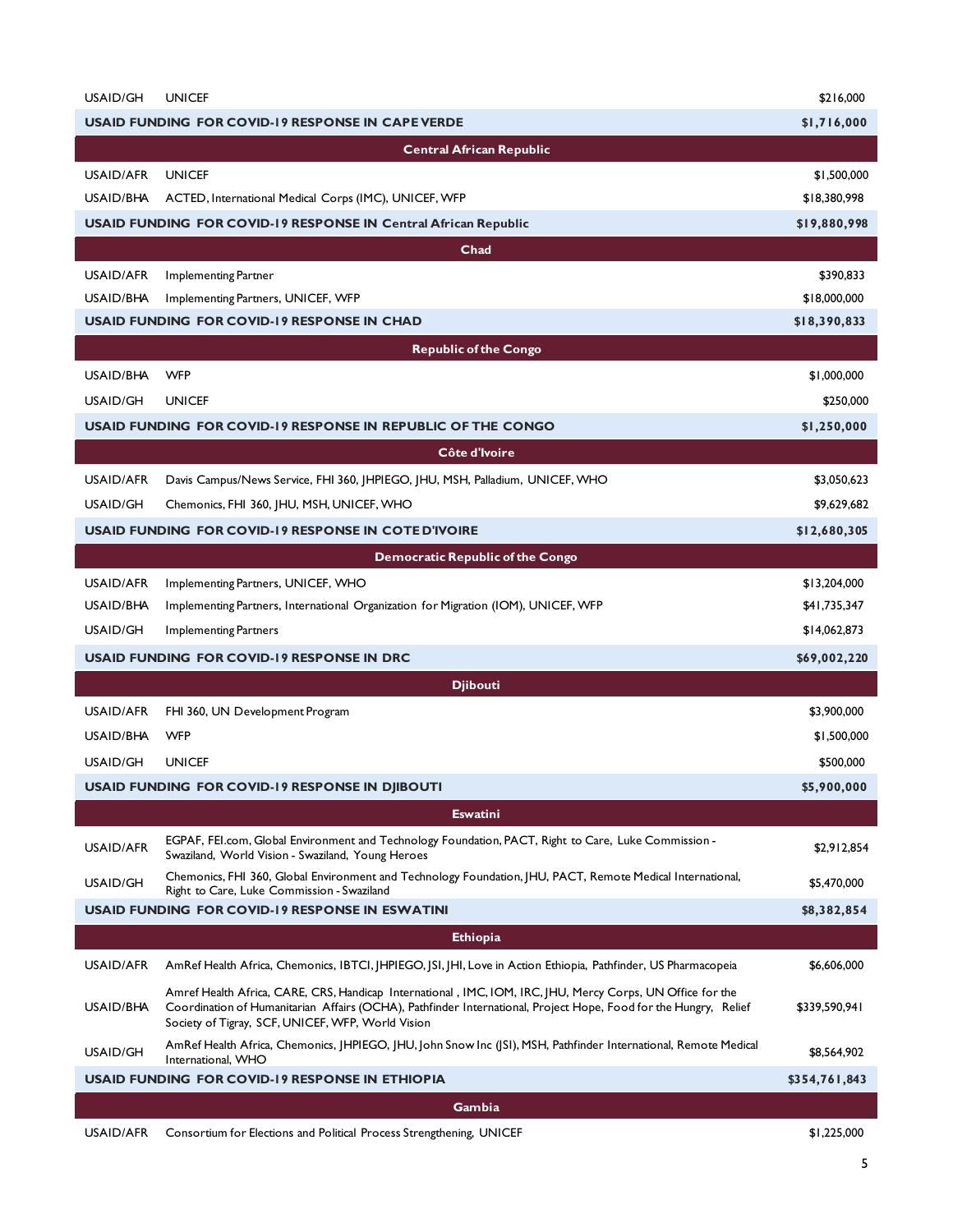|                  | <b>USAID FUNDING FOR COVID-19 RESPONSE IN GAMBIA</b>                                                                                                                                                                                                                                                               | \$1,225,000  |
|------------------|--------------------------------------------------------------------------------------------------------------------------------------------------------------------------------------------------------------------------------------------------------------------------------------------------------------------|--------------|
|                  | Ghana                                                                                                                                                                                                                                                                                                              |              |
| USAID/AFR        | Chemonics, JHPIEGO, JHU, RDI, US Pharmacopeia                                                                                                                                                                                                                                                                      | \$2,000,000  |
| USAID/GH         | Chemonics, JHPIEGO, JHU, PSI, Public Health Institute, Remote Medical International, Results for Development, Total<br>Family Health Organization, U.S. Pharmacopeia                                                                                                                                               | \$8,876,845  |
|                  | <b>USAID FUNDING FOR COVID-19 RESPONSE IN GHANA</b>                                                                                                                                                                                                                                                                | \$10,876,845 |
|                  | Guinea                                                                                                                                                                                                                                                                                                             |              |
| USAID/AFR        | Chemonics, IBTCI, ICF, JHPIEGO, JHU, UNICEF, WHO                                                                                                                                                                                                                                                                   | \$2,700,000  |
| USAID/GH         | Chemonics, JHPIEGO, JHU, UNICEF                                                                                                                                                                                                                                                                                    | \$2,800,000  |
|                  | <b>USAID FUNDING FOR COVID-19 RESPONSE IN GUINEA</b>                                                                                                                                                                                                                                                               | \$5,500,000  |
|                  | <b>Guinea-Bissau</b>                                                                                                                                                                                                                                                                                               |              |
| USAID/AFR        | <b>UNICEF</b>                                                                                                                                                                                                                                                                                                      | \$200,000    |
|                  | USAID FUNDING FOR COVID-19 RESPONSE IN GUINEA-BISSAU                                                                                                                                                                                                                                                               | \$200,000    |
|                  | Kenya                                                                                                                                                                                                                                                                                                              |              |
| USAID/AFR        | JHPIEGO, Liverpool VCT Care and Treatment, MSH, Socha LLC                                                                                                                                                                                                                                                          | \$3,000,000  |
| USAID/BHA        | Kenya Red Cross, Racida, SCF, UNICEF, WFP                                                                                                                                                                                                                                                                          | \$32,948,805 |
| USAID/GH         | Chemonics, FHI 360, IMA IFRC, Intrahealth International, JHPIEGO, JSI Research and Training Institute, MSH, Moi<br>Teaching for Referral Hospital, MSH, Palladium International, Pathfinder International, Public Health Institute, SOCHA,<br>University of Nairobi Enterprises and Services Limited, World Relief | \$14,853,327 |
|                  | <b>USAID FUNDING FOR COVID-19 RESPONSE IN KENYA</b>                                                                                                                                                                                                                                                                | \$50,802,132 |
|                  | Lesotho                                                                                                                                                                                                                                                                                                            |              |
| USAID/AFR        | Baylor College of Medicine Foundation, Chemonics, EGPAF, FHI 360, JHPIEGO                                                                                                                                                                                                                                          | \$4,243,800  |
| USAID/GH         | EGPAF, IHPIEGO                                                                                                                                                                                                                                                                                                     | \$2,050,000  |
|                  | <b>USAID FUNDING FOR COVID-19 RESPONSE IN LESOTHO</b>                                                                                                                                                                                                                                                              | \$6,293,800  |
|                  | Liberia                                                                                                                                                                                                                                                                                                            |              |
| USAID/AFR        | FHI 360, ICF., JHPIEGO, JHU, WHO                                                                                                                                                                                                                                                                                   | \$1,400,000  |
| USAID/BHA        | <b>CRS</b>                                                                                                                                                                                                                                                                                                         | \$1,000,000  |
| USAID/GH         | Chemonics, FHI 360, JHPIEGO, JHU, Palladium International, UNICEF, WHO                                                                                                                                                                                                                                             | \$2,800,000  |
|                  | <b>USAID FUNDING FOR COVID-19 RESPONSE IN LIBERIA</b>                                                                                                                                                                                                                                                              | \$5,200,000  |
|                  | Madagascar                                                                                                                                                                                                                                                                                                         |              |
| USAID/AFR        | ICF, Institut Pasteur, MSH, PSI                                                                                                                                                                                                                                                                                    | \$5,100,000  |
| USAID/BHA        | ADRA, ACF, WFP                                                                                                                                                                                                                                                                                                     | \$28,693,818 |
| USAID/GH         | Institut Pasteur de Madagascar, JSI Research and Training Institute, MSH, PSI                                                                                                                                                                                                                                      | \$2,500,000  |
|                  | <b>USAID FUNDING FOR COVID-19 RESPONSE IN MADAGASCAR</b>                                                                                                                                                                                                                                                           | \$36,293,818 |
|                  | <b>Malawi</b>                                                                                                                                                                                                                                                                                                      |              |
| <b>USAID/AFR</b> | Catholic Health Commission, Chemonics, FHI 360, JHPIEGO, JHU, MSH, PSI, Public Health Institute, Right to Care,<br>UNICEF, World Education Inc., World Relief                                                                                                                                                      | \$4,376,358  |
| USAID/BHA        | <b>UNICEF</b>                                                                                                                                                                                                                                                                                                      | \$2,500,000  |
| USAID/GH         | Chemonics, FHI 360, JHU, MSH, Remove Medical International, Right to Care, World Relief                                                                                                                                                                                                                            | \$9,179,993  |
|                  | USAID FUNDING FOR COVID-19 RESPONSE IN MALAWI                                                                                                                                                                                                                                                                      | \$16,056,351 |
|                  | Mali                                                                                                                                                                                                                                                                                                               |              |
| USAID/AFR        | <b>Implementing Partners</b>                                                                                                                                                                                                                                                                                       | \$7,845,000  |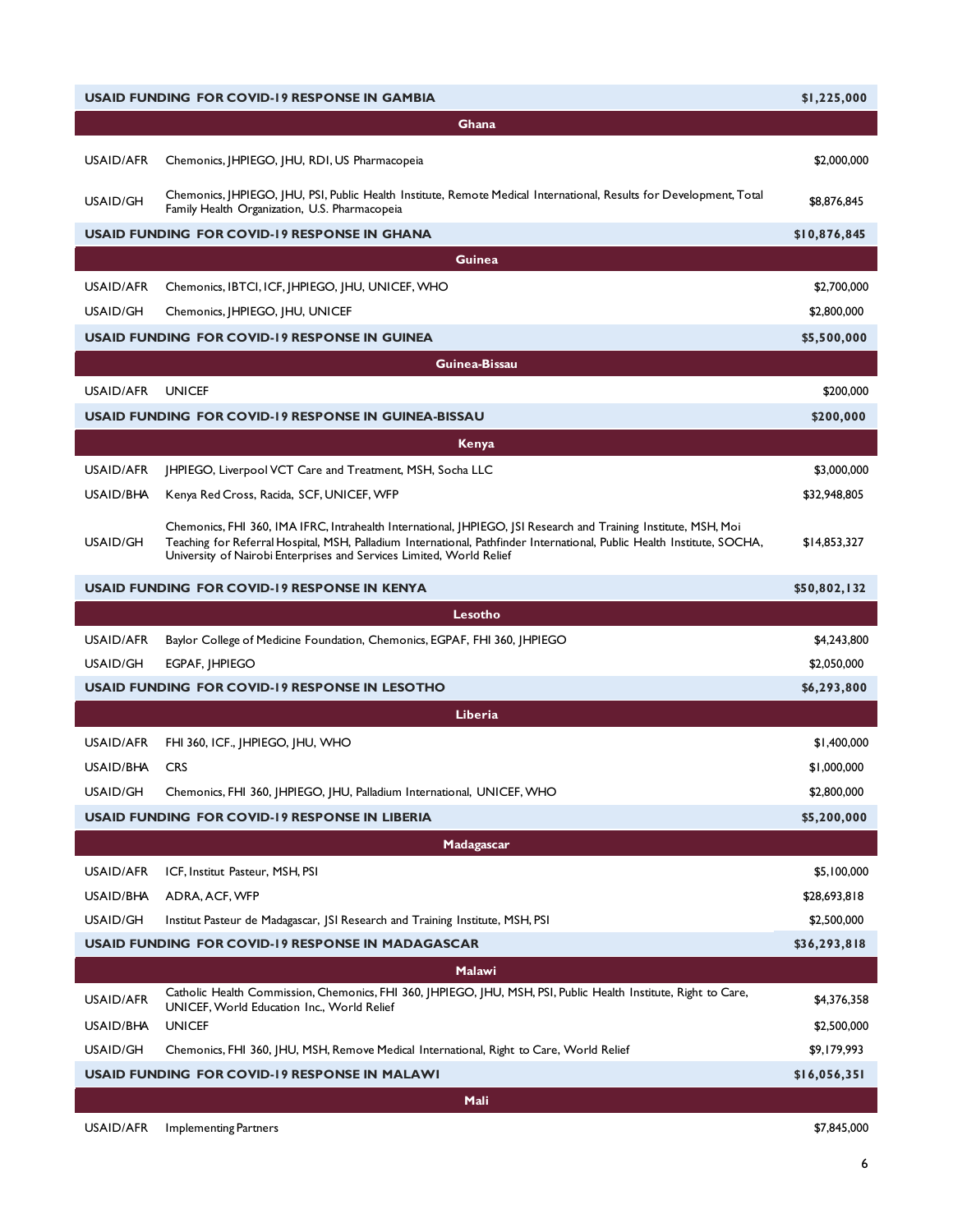| USAID/BHA       | Implementing Partners, UNICEF, UNOCHA, WFP                                                                  | \$17,133,486 |
|-----------------|-------------------------------------------------------------------------------------------------------------|--------------|
| USAID/GH        | Implementing Partners                                                                                       | \$3,400,000  |
|                 | <b>USAID FUNDING FOR COVID-19 RESPONSE IN MALI</b>                                                          | \$28,378,486 |
|                 | Mauritania                                                                                                  |              |
| USAID/AFR       | <b>UNICEF</b>                                                                                               | \$637,161    |
| USAID/GH        | <b>UNICEF</b>                                                                                               | \$250,000    |
|                 | <b>USAID FUNDING FOR COVID-19 RESPONSE IN MAURITANIA</b>                                                    | \$887,161    |
|                 | <b>Mauritius</b>                                                                                            |              |
| USAID/GH        | <b>IFRC</b>                                                                                                 | \$500,000    |
|                 | USAID FUNDING FOR COVID-19 RESPONSE IN MAURITIUS                                                            | \$500,000    |
|                 | Mozambique                                                                                                  |              |
| USAID/AFR       | Abt Associates, ANDA, Associacao Comusanas, Chemonics, FHI 360, IBTCI, JHPIEGO, JHU, JSI, PIRCOM            | \$7,819,950  |
| USAID/BHA       | CARE, FHI 360, Food for the Hungry, IOM, SCF, UNICEF, WFP, World Vision                                     | \$26,995,219 |
|                 | Abt Associates, Chemonics, FHI 360, JHPIEGO, JHU, JSI Research and Training Institute, MSH, PIRCOM, UNICEF, |              |
| <b>USAID/GH</b> | VillageReach                                                                                                | \$16,668,381 |
|                 | <b>USAID FUNDING FOR COVID-19 RESPONSE IN MOZAMBIQUE</b>                                                    | \$51,483,550 |
|                 | <b>Namibia</b>                                                                                              |              |
| USAID/AFR       | Chemonics, PACT, Project Hope, Right to Care                                                                | \$6,660,000  |
| USAID/GH        | Chemonics, Right to Care                                                                                    | \$3,350,000  |
|                 | <b>USAID FUNDING FOR COVID-19 RESPONSE IN NAMIBIA</b>                                                       | \$10,010,000 |
|                 | <b>Niger</b>                                                                                                |              |
| USAID/AFR       | Implementing Partners, WHO, UNICEF                                                                          | \$4,672,500  |
| USAID/BHA       | Implementing Partners, WFP, UNOCHA, UNICEF,                                                                 | \$34,466,672 |
| USAID/GH        | Implementing Partners, UNICEF, WHO                                                                          | \$2,250,000  |
|                 | <b>USAID FUNDING FOR COVID-19 RESPONSE IN NIGER</b>                                                         | \$41,389,172 |
|                 | Nigeria                                                                                                     |              |
| USAID/AFR       | Implementing Partners, WHO                                                                                  | \$5,600,000  |
| USAID/BHA       | Implementing Partners, UNICEF, WFP                                                                          | \$74,136,188 |
| USAID/GH        | Implementing Partners, WHO                                                                                  | \$10,527,417 |
|                 | <b>USAID FUNDING FOR COVID-19 RESPONSE IN NIGERIA</b>                                                       | \$90,263,605 |
|                 | Rwanda                                                                                                      |              |
| USAID/AFR       | Chemonics, IntraHealth, JHPIEGO, MSH, PACT                                                                  | \$2,013,006  |
| USAID/BHA       | <b>WFP</b>                                                                                                  | \$3,000,000  |
| USAID/GH        | Chemonics, IntraHealth, MSH, World Relief                                                                   | \$7,487,423  |
|                 | <b>USAID FUNDING FOR COVID-19 RESPONSE IN RWANDA</b>                                                        | \$12,500,429 |
|                 | <b>Senegal</b>                                                                                              |              |
| USAID/AFR       | FHI 360, JHU, MSH, World Relief                                                                             | \$3,406,757  |
| USAID/GH        | Abt Associates, ICF, IntraHealth, JHU, MSH, Palladium International, UNICEF                                 | \$5,900,000  |
|                 | <b>USAID FUNDING FOR COVID-19 RESPONSE IN SENEGAL</b>                                                       | \$9,306,757  |
|                 | <b>Sierra Leone</b>                                                                                         |              |
| USAID/AFR       | UNICEF, WHO                                                                                                 | \$1,000,000  |
| USAID/BHA       | CRS, WFP                                                                                                    | \$4,500,000  |
|                 |                                                                                                             |              |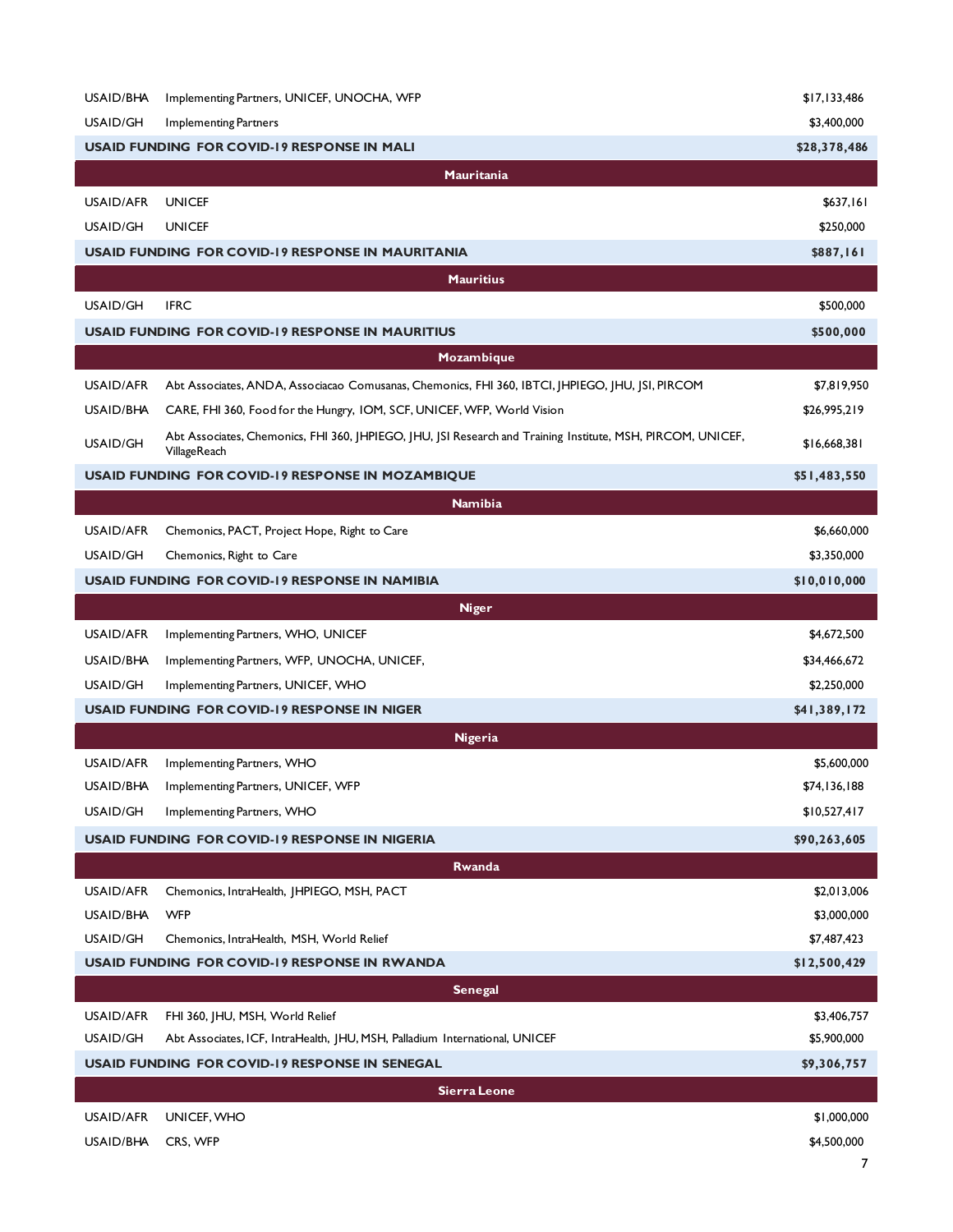| USAID/GH  | Chemonics, HPIEGO, HU, UNICEF                                                                                                                                                                                                                                 | \$2,700,000   |
|-----------|---------------------------------------------------------------------------------------------------------------------------------------------------------------------------------------------------------------------------------------------------------------|---------------|
|           | USAID FUNDING FOR COVID-19 RESPONSE IN SIERRA LEONE                                                                                                                                                                                                           | \$8,200,000   |
|           | <b>Somalia</b>                                                                                                                                                                                                                                                |               |
| USAID/BHA | <b>Implementing Partners</b>                                                                                                                                                                                                                                  | \$143,150,000 |
|           | USAID FUNDING FOR COVID-19 RESPONSE IN SOMALIA                                                                                                                                                                                                                | \$143,150,000 |
|           | <b>South Africa</b>                                                                                                                                                                                                                                           |               |
| USAID/AFR | Anova Health Institute, BroadReach Healthcare, Global Environment and Technology Foundation, Guidehouse LLP,<br>Maternal Adolescent and Child Health Institute, NACOSA, Not for Profit Organisation, Panagora Group, Right to<br>Care, Wits Health Consortium | \$26,000,000  |
| USAID/GH  | Anova Health Institute; BroadReach Healthcare; Center for Communication Impact; Chemonics; Guidehouse; IHU;<br>Maternal, Adolescent, and Child Health Institute; NACOSA; Right to Care; UNICEF; WHO; Wits Health Consortium                                   | \$35,563,701  |
|           | <b>USAID FUNDING FOR COVID-19 RESPONSE IN SOUTH AFRICA</b>                                                                                                                                                                                                    | \$61,563,701  |
|           | Southern Africa Regional <sup>4</sup>                                                                                                                                                                                                                         |               |
| USAID/AFR | <b>IFRC. WHO</b>                                                                                                                                                                                                                                              | \$1,200,000   |
|           | USAID FUNDING  FOR COVID-19 RESPONSE IN SOUTHERN AFRICA REGIONAL                                                                                                                                                                                              | \$1,200,000   |
|           | <b>South Sudan</b>                                                                                                                                                                                                                                            |               |
| USAID/AFR | JHU, WHO, World Vision                                                                                                                                                                                                                                        | \$3,500,000   |
| USAID/BHA | ACTED, Concern Worldwide, CRS, Dansk FLYGTNINGEHJAELP, Doctors of the World, FAO, IFRC, IMC,<br>Internews, IOM, MercyCorps, Nonviolent Peaceforce, , Samaritan's Purse, SCF, ST International NGO Safety<br>Organization, TearFund, UNICEF, WFP, World Vision | \$168,213,769 |
| USAID/GH  | Chemonics, JHPIEGO, Pathfinder International, World Vision                                                                                                                                                                                                    | \$3,750,000   |
|           | USAID FUNDING FOR COVID-19 RESPONSE IN SOUTH SUDAN                                                                                                                                                                                                            | \$175,463,769 |
|           | Sudan                                                                                                                                                                                                                                                         |               |
| USAID/AFR | <b>Implementing Partners</b>                                                                                                                                                                                                                                  | \$8,000,000   |
| USAID/BHA | Implementing Partners, UNICEF, WFP                                                                                                                                                                                                                            | \$89,204,051  |
| USAID/GH  | <b>UNICEF</b>                                                                                                                                                                                                                                                 | \$1,000,000   |
|           | <b>USAID FUNDING FOR COVID-19 RESPONSE IN SUDAN</b>                                                                                                                                                                                                           | \$98,204,051  |
|           | Tanzania                                                                                                                                                                                                                                                      |               |
| USAID/AFR | CSSC, Deloitte, EGPAF, FHI 360, FAO, Global Environment and Technology Foundation, ICF., JHPIEGO, MSH, PACT,<br>Tanzania Health Promotion Support, Benjamin William Mkapa HIV/AIDS Foundation, WHO                                                            | \$9,198,436   |
| USAID/BHA | <b>WFP</b>                                                                                                                                                                                                                                                    | \$3,000,000   |
| USAID/GH  | Chemonics, Guidehouse, ICF, JHPIEGO, MSH, Palladium International, UNICEF                                                                                                                                                                                     | \$6,400,000   |
|           | USAID FUNDING FOR COVID-19 RESPONSE IN TANZANIA                                                                                                                                                                                                               | \$18,598,436  |
|           | <b>Togo</b>                                                                                                                                                                                                                                                   |               |
| USAID/GH  | Chemonics, WHO                                                                                                                                                                                                                                                | \$1,710,000   |
|           | USAID FUNDING FOR COVID-19 RESPONSE IN TOGO                                                                                                                                                                                                                   | \$1,710,000   |
|           | <b>Uganda</b>                                                                                                                                                                                                                                                 |               |
| USAID/AFR | FHI 360, JHU, Palladium                                                                                                                                                                                                                                       | \$5,600,000   |
| USAID/BHA | <b>WFP</b>                                                                                                                                                                                                                                                    | \$26,000,000  |
| USAID/GH  | FHI 360, IntraHealth, JSI, MSH, University Research Co.                                                                                                                                                                                                       | \$4,250,000   |
|           | USAID FUNDING FOR COVID-19 RESPONSE IN UGANDA                                                                                                                                                                                                                 | \$35,850,000  |
|           | <b>Zambia</b>                                                                                                                                                                                                                                                 |               |
| USAID/AFR | Catholic Medical Mission Board, CIDRZ, JSI, MSH, Right to Care, Zambia Center for Communications on<br>Programmes                                                                                                                                             | \$16,000,000  |
| USAID/GH  | Center for Infectious Disease Research in Zambia, JSI Research and Training Institute, UNICEF, WHO                                                                                                                                                            | \$5,870,000   |